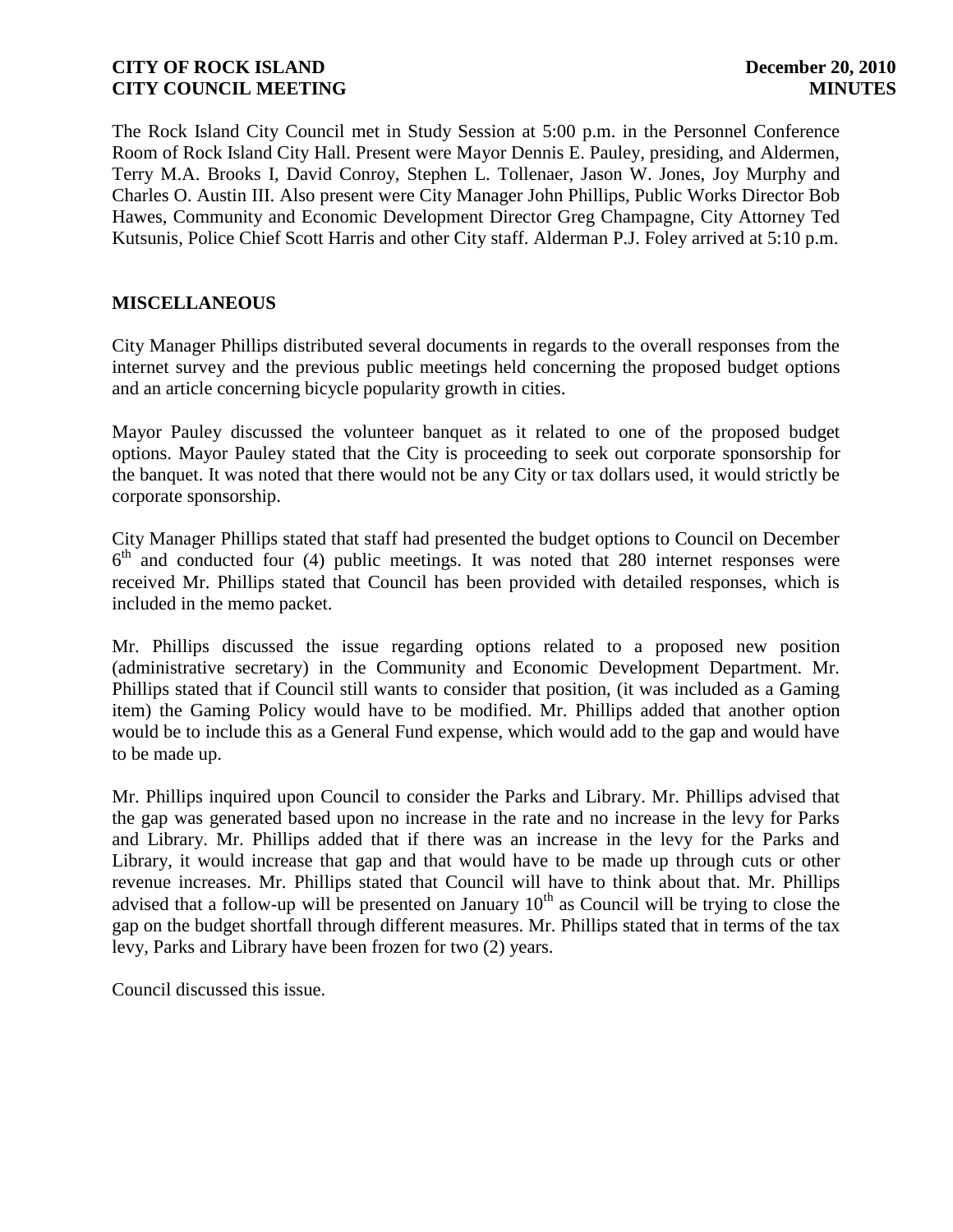## **TAX LEVY ORDINANCE DISCUSSION**

Mr. Phillips further discussed several issues in relation to Parks and Library concerning the tax levy. Mayor Pauley stated that if something is not approved this evening in regards to the tax levy, there will be an \$11 million dollar hole in the budget. Mayor Pauley advised that there are three (3) options in which the first one is the 4.99%. Mayor Pauley indicated that this option does not raise anyone's taxes; it is something to work with for the next several months. The Mayor noted that the second option is to leave the rate exactly the way it is now, but that is a 1.70% increase in evaluation, which is somewhat of an increase in taxes. The third option noted would be to say no increase in the evaluation at all and that would leave the tax exactly the same. Mayor Pauley indicated that if Council goes with the third option, there would be a decrease in the property tax and it would leave a hole of approximately \$190,000.00 that would have to be filled.

Mayor Pauley advised that he would recommend to leave the rate as it is currently, which is a 1.70% increase; it gives the option of doing whatever Council wishes in the next two (2) months. Mayor Pauley added that if Council says no increase tonight whatsoever, it cannot be changed to go up, only down.

Council further discussed the property tax levy as it related to the options and past practices and rates as it related to taxes. Council also discussed the property tax levy as it related to the effect on homeowners in regards to no change in the assessed value of a homeowners property.

After more discussion, Mr. Phillips stated that there are three (3) alternatives in regards to the passage of the property tax levy. Mr. Phillips advised that the first option is what was considered last week, which entails the 4.99% increase. It was noted that a motion was made and seconded for that. The second option Mr. Phillips noted was to keep the rate the same and that is about \$11,368.000.00. Mr. Phillips indicated that the third option is to have no increase in the levy. Mr. Phillips advised that regardless of what is done, the gap has to be plugged with other revenues or cuts in order to balance the budget.

Council further discussed the passage of the property tax levy ordinance as it relates to the options.

Mr. Phillips commented that since the ordinance was read last week, it is considered as a reading and therefore, Council does not have to suspend the rules on the ordinance. However, a motion would be needed to amend the proposed ordinance.

# **CAPITAL IMPROVEMENT PLAN, GAMING AND TIF**

City Manager John Phillips inquired upon Public Works Director Bob Hawes to discuss the Capital Improvement Plan and Gaming allocations.

Mr. Hawes stated that the arterial street system is in better shape than the local street system. Mr. Hawes advised that over the years, the arterial street system has been beefed-up through Gaming.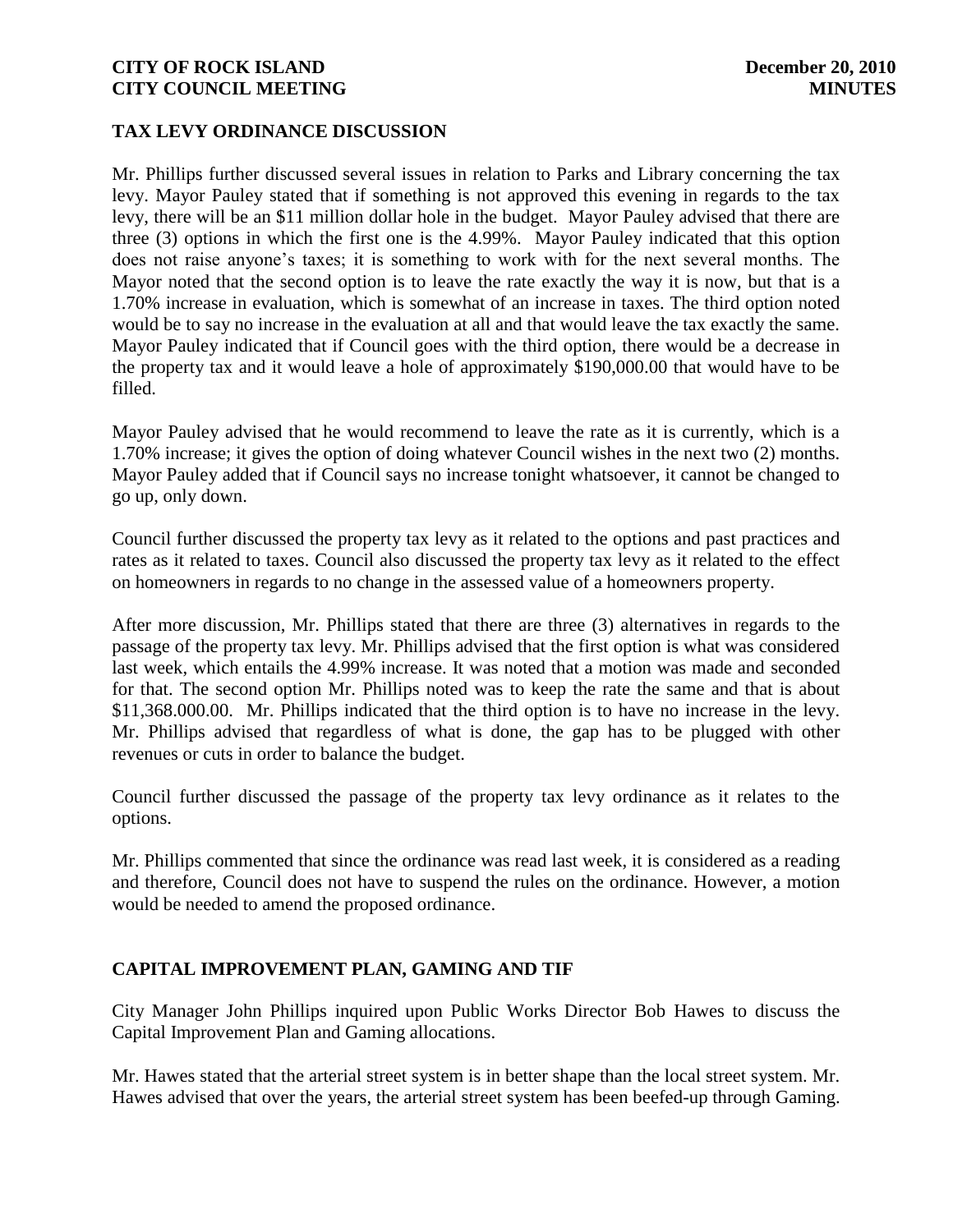It was noted that up until two or three years ago, \$1 million dollars of motor fuel tax funds was put in for street construction, which is now in the General Fund. Mr. Hawes stated that at one time, a million dollars in utility tax was put in for street construction, which is now in the General Fund. It was noted that Gaming funds have helped to fill the gap. Mr. Hawes advised that a few years ago, the local street system was beefed-up with about a half of a million dollars. It was noted that the local street system is still done by special assessment.

Mr. Hawes indicated that the utility rates on the sewer side have more than doubled in the last several years to pay for the big project, which is now underway. Mr. Hawes discussed the federally mandated project. Mr. Hawes indicated that it is the assumption that the City will secure low interest loans through the State Revolving Loan Fund. Mr. Hawes noted that the City has already acquired a small loan for the project that is already underway. Mr. Hawes added that this has allowed the City to actually reduce what was projected as the utility increases for sewer.

Mr. Hawes stated that water has modest increases in which the Council has already approved and will be in effect in January. Mr. Hawes advised that this will allow the City to spend more on the distribution system and enable the City to replace the sewer/water under the streets. Mr. Hawes stated that in the future, discretionary work on the water system in the neighborhoods will be able to be done to address the water pressure problems. Mr. Hawes indicated that the utility funds are solid.

Council discussed water and sewer as it relates to rates and future discretionary work as it relates to the neighborhoods.

Mr. Phillips discussed the memorandum included in Council's packets in regards to the City's relationship with the Ferguson Group as it relates to Gaming allocations and the changing landscape in Washington.

Council discussed the bicycle paths as it relates to future obligations in maintaining the paths in certain areas of the City. In addition, Council discussed what the impact would be on the stormwater sewer fund if Library and Parks were exempt from having to pay that on a tax.

Mr. Phillips inquired as to whether Council had any questions or issues in regards to the proposed TIF budgets. Council discussed several reports that they would like staff to submit in regards to the TIF concerning reconciliation on the construction of Schwiebert Riverfront Park and the study regarding Old Lincoln School.

Mr. Champagne noted that the item concerning Old Lincoln School will be brought back in January. Mr. Champagne advised that a construction analysis was done on this building and some prices on demolition were also received. Mr. Champagne advised that there is a proposed allocation in the Downtown TIF on this item.

Council also discussed the proposed future Police Station as it relates to a study for funding and location. Police Chief Harris advised that there are some drug forfeiture funds that could be used on a space needs analysis. Council also discussed funding for the study as it related to Tax Increment Financing.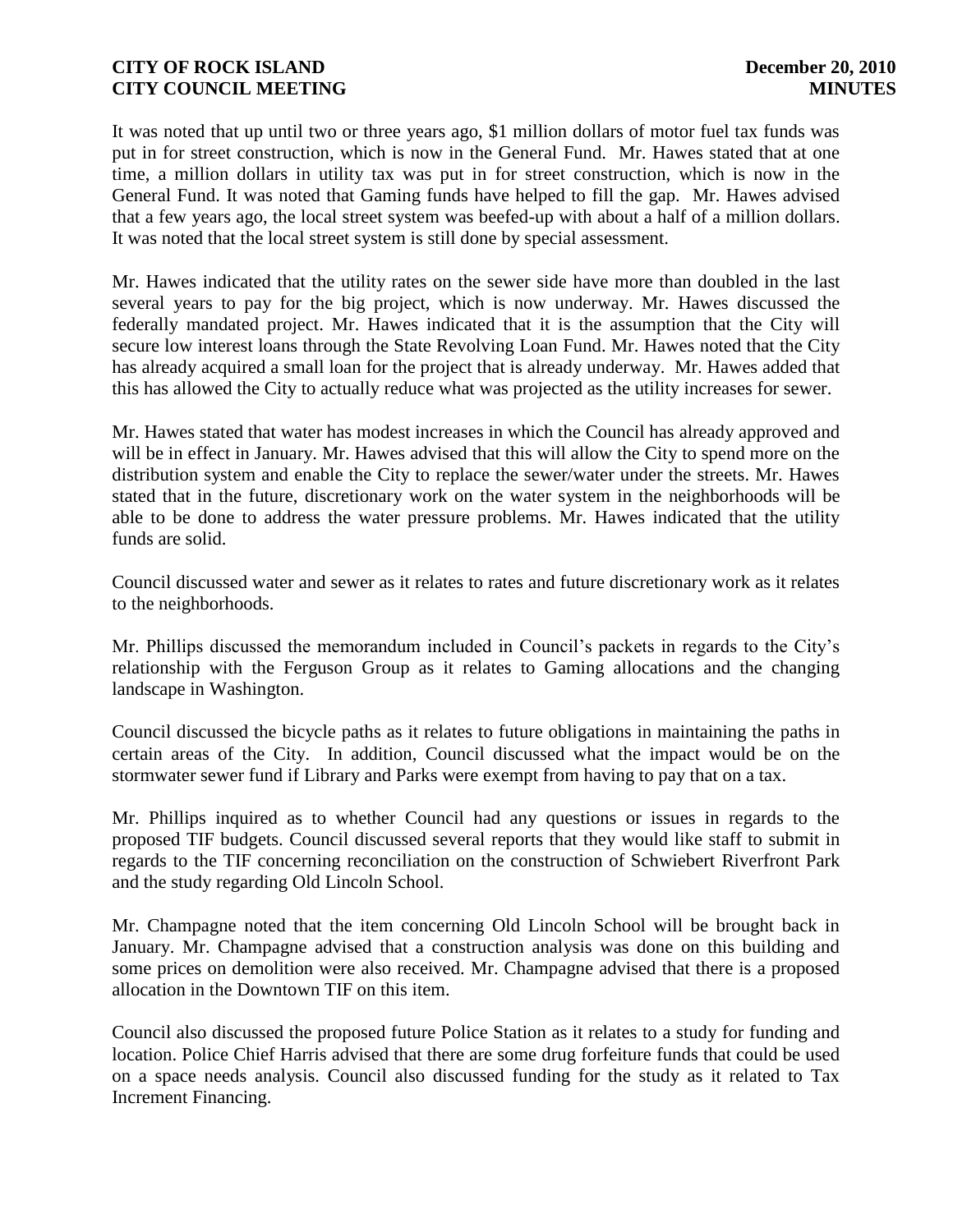## **BUDGET OPTIONS**

Mr. Phillips briefly commented on the budget options. Mr. Phillips stated that it was suggested by Council and the Mayor to take the approach of having the public meetings in regards to the budget process. Mr. Phillips thanked all of the department heads and staff for spending a lot of time putting the budget options together and making everything work.

# **ADJOURNMENT**

A motion made by Alderman Foley and seconded by Alderwoman Murphy to adjourn the meeting carried by the following Aye and No vote. Those voting Aye being Alderman Brooks, Alderman Conroy, Alderman Foley, Alderman Tollenaer, Alderman Jones, Alderwoman Murphy and Alderman Austin; those voting No, none. The meeting was adjourned at 6:10 p. m.

> \_\_\_\_\_\_\_\_\_\_\_\_\_\_\_\_\_\_\_\_\_\_\_\_\_\_\_\_\_\_ Aleisha L. Patchin, City Clerk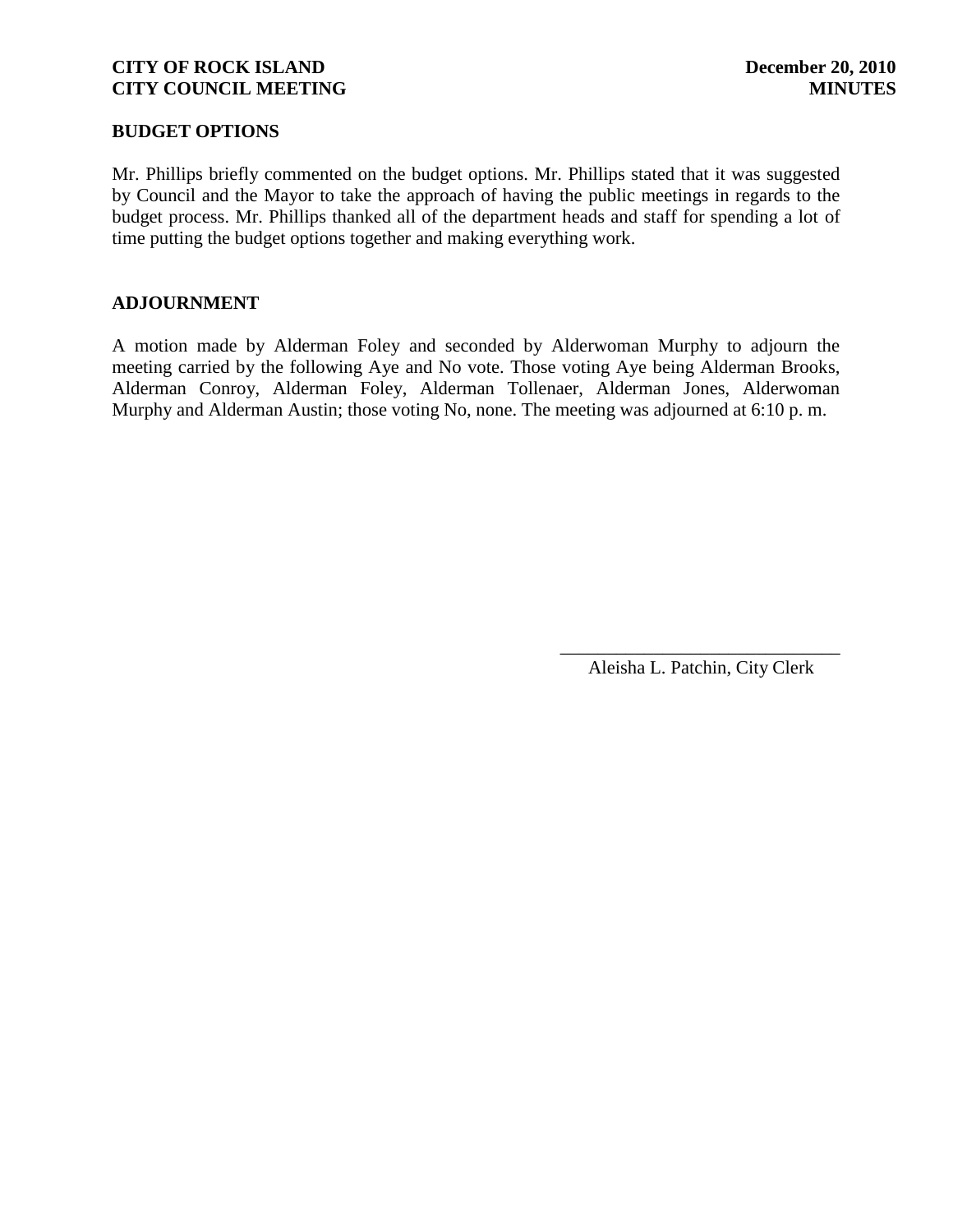Rock Island City Council met in regular session at 6:45 p.m. in Council Chambers of Rock Island City Hall. Present were Mayor Dennis E. Pauley, presiding, and Aldermen Terry M.A. Brooks I, P. J. Foley, Stephen L. Tollenaer, Jason W. Jones, Joy Murphy and Charles O. Austin III. City Manager John Phillips was also present. Alderman David Conroy was absent.

## **Introductory Proceedings**

Mayor Pauley called the meeting to order and led in the Pledge of Allegiance to the Flag of the United States of America. Alderman Foley gave the Invocation.

## Agenda Item #5 **Minutes of the Meeting of December 13, 2010.**

A motion was made by Alderman Austin and seconded by Alderman Jones to approve the Minutes of the Meeting of December 13, 2010 as printed. The motion carried by the following Aye and No vote; those voting Aye being Alderman Brooks, Alderman Foley, Alderman Tollenaer, Alderman Jones, Alderwoman Murphy and Alderman Austin; those voting No, none.

# Agenda Item #6 **Update Rock Island by Mayor Pauley.**

Mayor Pauley thanked everyone for attending the budget meetings and for filling out the survey whether it was in person or online. It was noted that approximately 280 completed surveys were received. The Mayor stated that the City is in the process of evaluating the comments and reviewing the options. It was noted that in the next 60 days, work will be done on finalizing the budget.

Mayor Pauley advised that in observance of the holidays, City Hall will be closed on Friday, December  $24^{th}$ , Monday, December  $27^{th}$  and Friday, December  $31^{st}$ . It was noted that refuse and recycling will be on the normal collection schedule. Mayor Pauley indicated that the Drop-off Center located at Millennium Waste will be closed on Saturday during the holidays. Mayor Pauley stated that all Rock Island Library locations will close at 5:30 p.m. on Thursday, December  $23^{rd}$  and Thursday, December  $30^{th}$ . It was noted that all Libraries will be closed on December  $24<sup>th</sup>$  and  $25<sup>th</sup>$  and December  $31<sup>st</sup>$  through January  $1<sup>st</sup>$ .

Mayor Pauley advised that the Monday, January 3, 2011 City Council meeting has been cancelled. It was noted that the next regular City Council meeting will be held on Monday, January 10, 2011 at 6:45 p.m. in City Hall Council Chambers at  $1528 \, 3^{\text{rd}}$  Avenue.

Mayor Pauley stated that parking is not allowed on designated snow routes when two (2) or more inches of snow has fallen until the snow has been removed. It was noted that snow routes are marked by street signage. Mayor Pauley advised that vehicles in violation of this ordinance will receive a \$25.00 parking ticket.

The Mayor added that if vehicles remain in violation, they will be towed. Mayor Pauley noted that in the event of snow, primary streets are plowed first and school areas are plowed second. It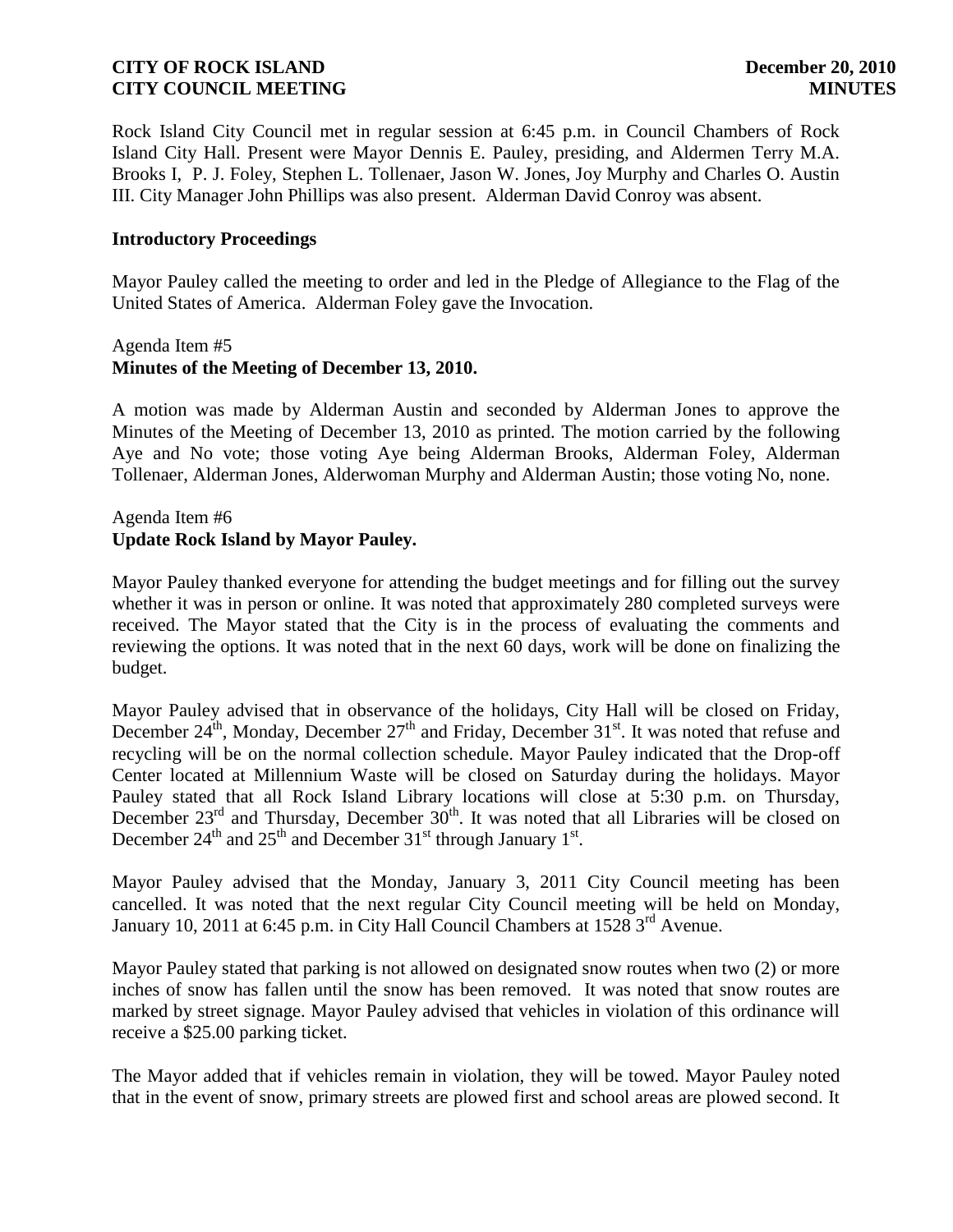was noted that residential streets are plowed when the primary streets and school areas have been completed.

Mayor Pauley wished everyone a happy and safe holiday season.

#### Agenda Item #7

# **A Special Ordinance amending Chapter 8, Article III, Division I, Sec. 8-86 of the Code of Ordinances regarding the Youth Dance License**.

It was moved by Alderwoman Murphy, seconded by Alderman Foley to consider, suspend the rules and pass the ordinance. The motion carried by the following Aye and No vote: those voting Aye being Alderman Brooks, Alderman Foley, Alderman Tollenaer, Alderman Jones, Alderwoman Murphy and Alderman Austin; those voting No, none.

## Agenda Item #8 **Tax Abatement Resolutions**

Alderwoman Murphy moved and Alderman Austin seconded to adopt the resolutions. The motion carried by the following Aye and No vote: those voting Aye being Alderman Brooks, Alderman Foley, Alderman Tollenaer, Alderman Jones, Alderwoman Murphy and Alderman Austin; those voting No, none.

- a. Resolution authorizing Tax Abatement in the amount of \$107,300.00, such funds to be provided from Tax Increment Financing, Gaming revenues, Sewer revenues and Sunset Marina revenues to pay principal and interest on General Obligation Refunding Bonds, series 2002.
- b. Resolution authorizing Tax Abatement in the amount of \$287,470.00, such funds to be provided from Public Benefit revenues, Wastewater and Sunset Marina funds to pay principal and interest on General Obligation Bonds, series of 2003.
- c. Resolution authorizing Tax Abatement in the amount of \$438,425.00, such funds to be provided from Public Benefit revenues, Debt Service, Wastewater and TIF funds to pay principal and interest on General Obligation Bonds, series of 2004.
- d. Resolution authorizing Tax Abatement in the amount of \$236,350.00, such funds to be provided from Public Benefit revenues, Wastewater and Park funds to pay principal and interest on General Obligation Refunding Bonds, series of 2005.
- e. Resolution authorizing Tax Abatement in the amount of \$425,800.00, such funds to be provided from Public Benefit revenues and Wastewater funds to pay principal and interest on General Obligation Bonds, series of 2007.
- f. Resolution authorizing Tax Abatement in the amount of \$638,260.00, such funds to be provided from Public Benefit revenues, Wastewater, Hydropower and Gaming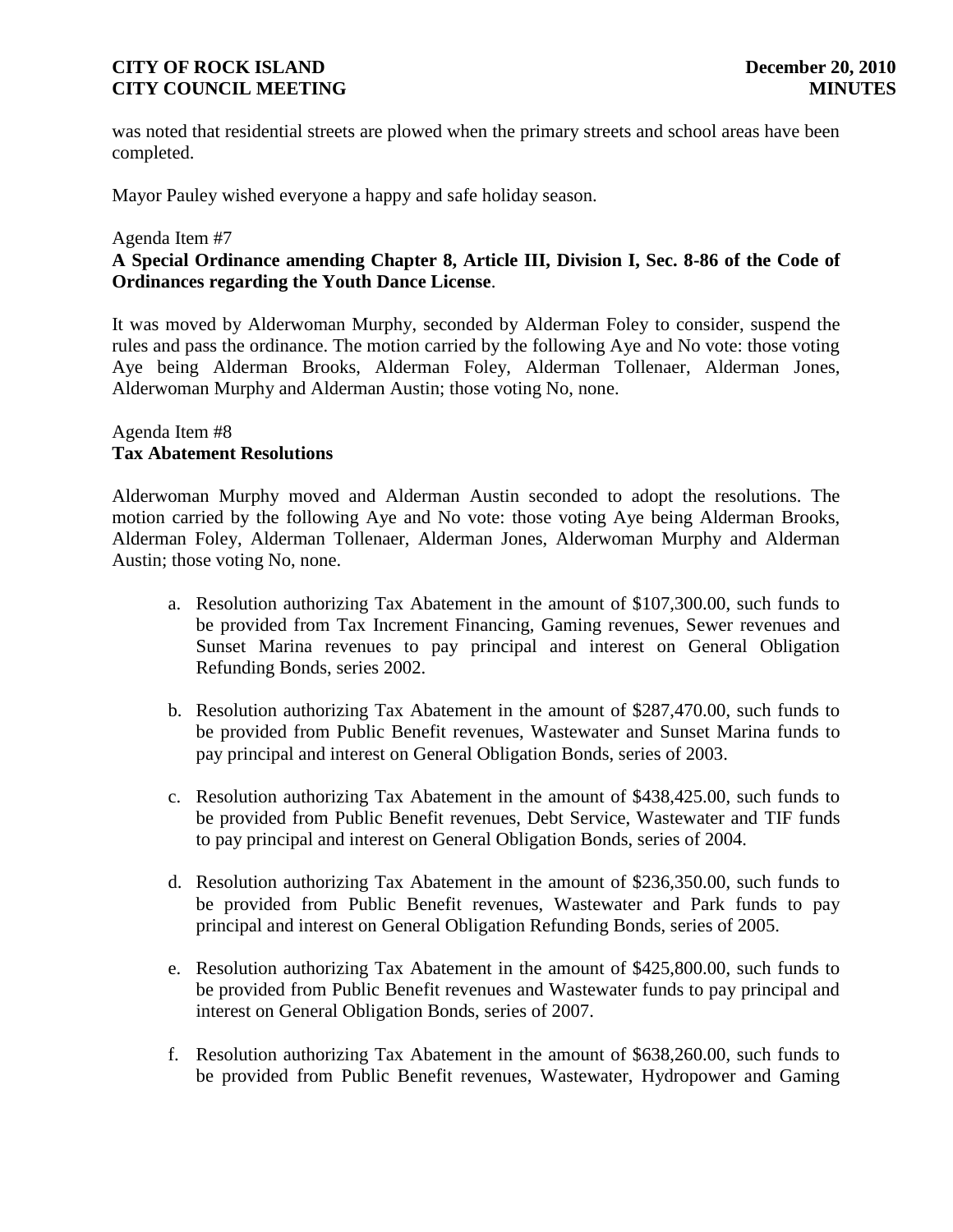funds to pay principle and interest on General Obligation Bonds, series 2008A and General Obligation Bonds, series 2008B.

- g. Resolution authorizing Tax Abatement in the amount of \$293,802.50, such funds to be provided from revenues of the Downtown TIF fund to pay principle and interest on General Obligation Bonds, series of 2008D.
- h. Resolution authorizing Tax Abatement in the amount of \$52,406.67, such funds to be provided from Hydropower fund revenues to pay principle and interest on General Obligation Clean Renewable Energy Bonds, series of 2008C.
- i. Resolution authorizing Tax Abatement in the amount of \$965,818.76, such funds to be provided from the revenues of Public Benefits, Park and Recreation and Tax Increment Financing funds to pay principle and interest on General Obligation Bonds, series 2009A and General Obligation Bonds, series 2009B.
- j. Resolution authorizing Tax Abatement in the amount of \$80,130.00, such funds to be provided from the revenues of the Tax Increment Financing fund to pay principle and interest on Taxable General Obligation Bonds, series 2009C.
- k. Resolution authorizing Tax Abatement in the amount of \$579,319.99, such funds to be provided from revenues of the Water fund and Wastewater fund to pay principal and interest on Taxable General Obligation Bonds, series 2010A BABs.
- l. Resolution authorizing Tax Abatement in the amount of \$850,872.78, such funds to be provided from the revenues of the Debt Service fund, Park fund, Sunset Marina fund and Water fund to pay principle and interest on General Obligation Bonds, series 2010B.

Agenda Item #9 **CLAIMS**

> Alderman Austin stated that there needs to be an adjustment made in item #9g. Alderman Austin advised that the printed Agenda states the amount to be \$2,963.05 and it should be \$2,963.03.

It was moved by Alderman Austin, seconded by Alderman Jones to accept the following reports as amended and authorize payment as recommended. The motion carried by the following Aye and No vote: those voting Aye being Alderman Brooks, Alderman Foley, Alderman Tollenaer, Alderman Jones, Alderwoman Murphy and Alderman Austin; those voting No, none.

a. Report from the Administrative Services Department regarding payment in the amount of \$5,849.84 to Mason City Business Systems, Inc. for Bizhub quarterly maintenance fees. (017)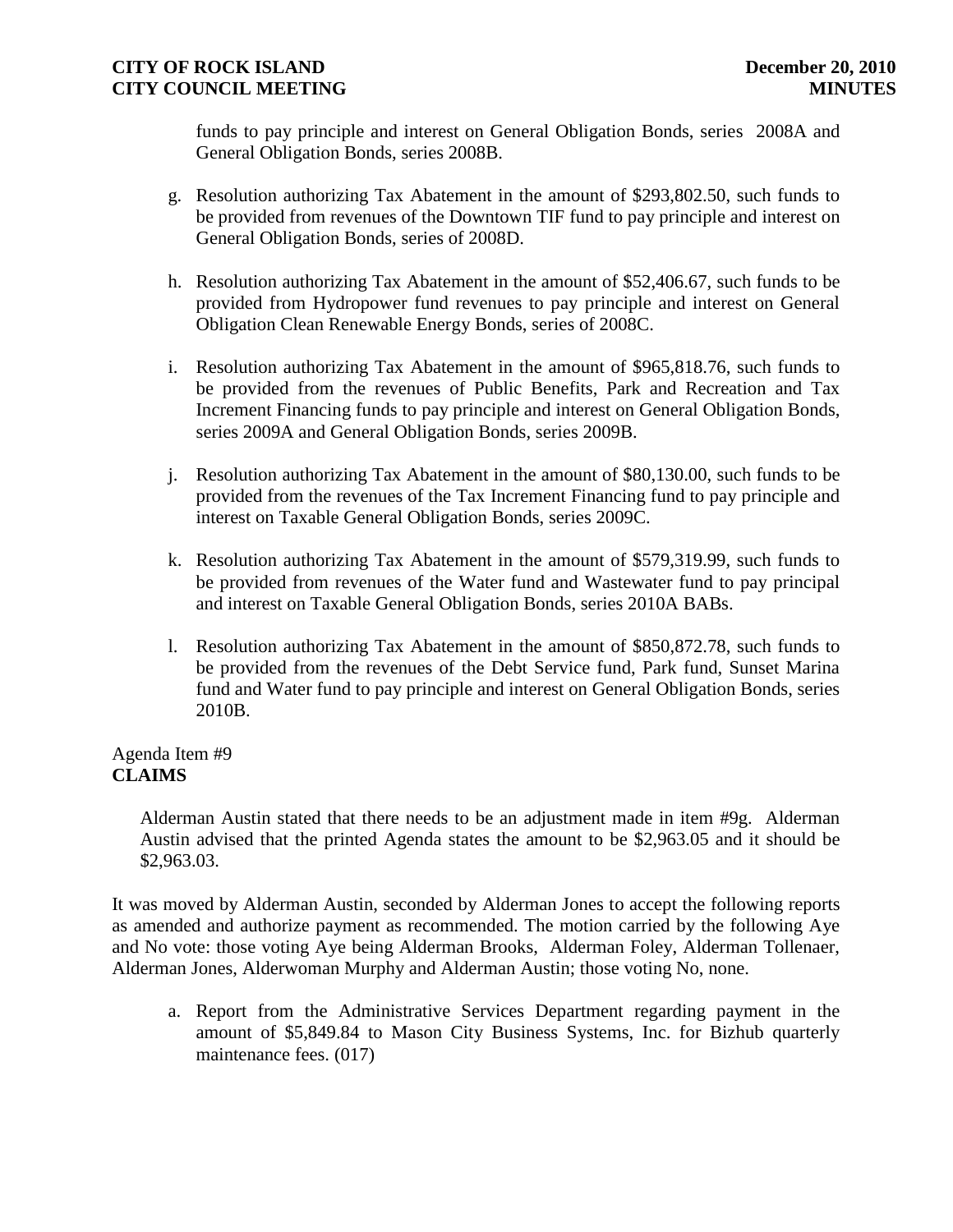- b. Report from the Administrative Services Department regarding payment in the amount of \$3,750.00 to Harris Computer Systems for E-billing license services. (018)
- c. Report from the Martin Luther King Center regarding payment in the amount of \$600,115.00 to Estes Construction for services provided for the expansionrenovation project.
- d. Report from the Public Works Department regarding payment #1 in the amount of \$236,576.09 to General Constructors, Inc. for services provided for the Public Works Street Garage project. (367)
- e. Report from the Public Works Department regarding payment #6 and final in the amount of \$187,498.94 to Valley Construction for services provided for the  $14<sup>th</sup>$ Street:  $35<sup>th</sup>$  to  $42<sup>nd</sup>$  Avenue,  $40<sup>th</sup>$  Avenue:  $14<sup>th</sup>$  Street to Watch Hill Road project. (368)
- f. Report from the Public Works Department regarding payment #2 in the amount of \$24,519.67 to Atlas Daylighting LLC for services provided for the 2010 Sewer Cleaning and Televising project. (370)
- g. Report from the Public Works Department regarding payment in the amount of \$2,963.05 to Electric Pump, Inc. for the rebuilding of one (1) clarifier sludge return pump. (371)

## Agenda Item #10 **Claims for the week of December 10th through December 16th in the amount of \$1,580,964.99.**

Alderman Tollenaer moved and Alderwoman Murphy seconded to allow the claims. The motion carried by the following Aye and No vote: those voting Aye being Alderman Brooks, Alderman Foley, Alderman Tollenaer, Alderman Jones, Alderwoman Murphy and Alderman Austin; those voting No, none.

## Agenda Item #11 Payroll for the weeks of November 29<sup>th</sup> through December 12<sup>th</sup> in the amount of **\$1,199,911.07**.)

Alderman Austin moved and Alderman Foley seconded to allow the payroll. The motion carried by the following Aye and No vote: those voting Aye being Alderman Brooks, Alderman Foley, Alderman Tollenaer, Alderman Jones, Alderwoman Murphy and Alderman Austin; those voting No, none.

Agenda Item #12

**Report from the Public Works Department regarding the purchase of 27 easements from Hawkeye Land Company in the amount of \$40,500.00.**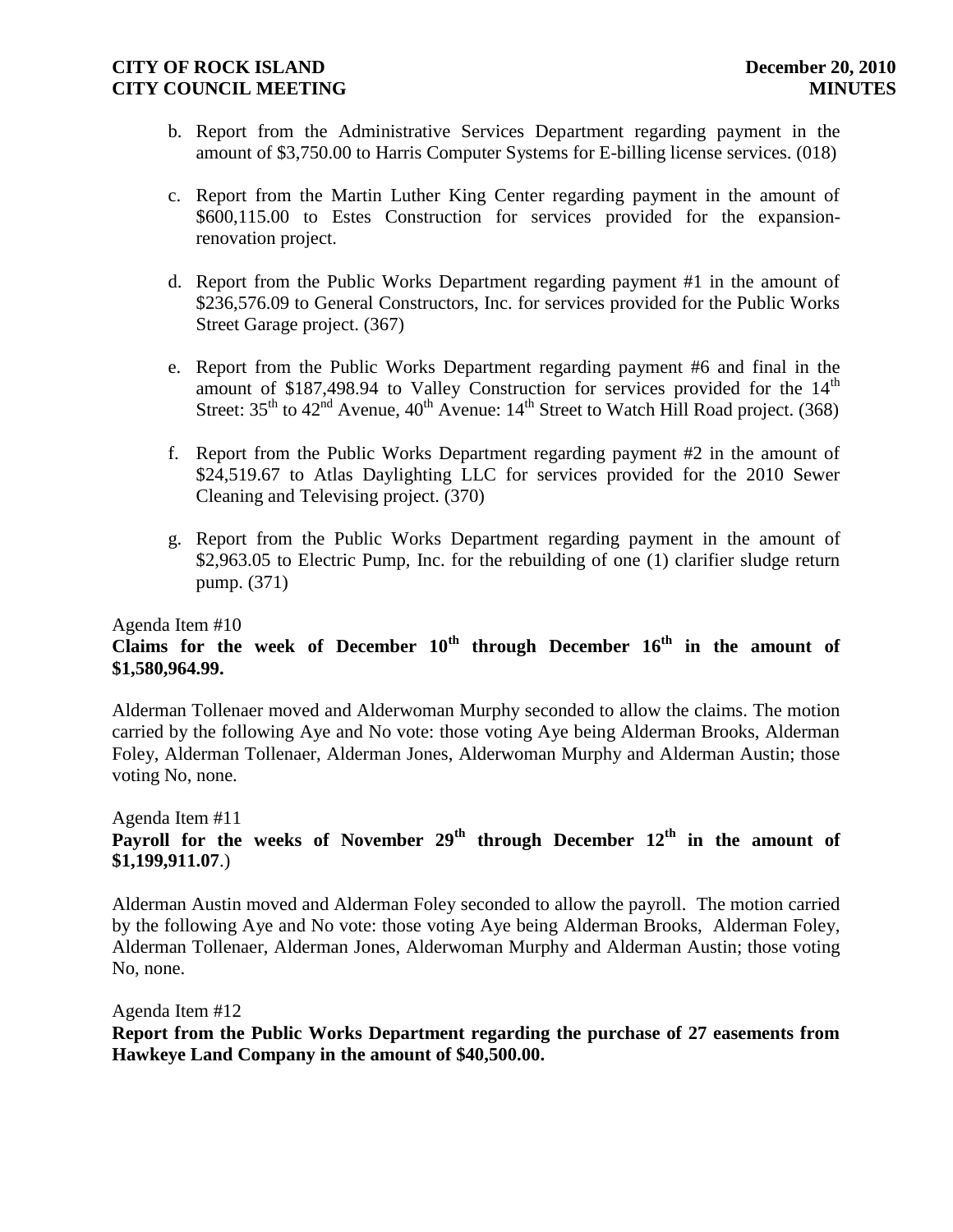It was moved by Alderman Foley, seconded by Alderwoman Murphy to approve the purchase as recommended, subject to final design approval by the Iowa Interstate Railroad Company and authorize the City Manager to execute the contract documents. The motion carried by the following Aye and No vote: those voting Aye being Alderman Brooks, Alderman Foley, Alderman Tollenaer, Alderman Jones, Alderwoman Murphy and Alderman Austin; those voting No, none.

## Agenda Item #13

**Report from the Police Department regarding bids for uniforms and equipment, recommending the bids be awarded to Uniform Den, Inc. for uniform pants and shirts in the amount of \$9,670.25, to Uniform Den, Inc. for outerwear and accessories in the amount of \$16,716.30, to Uniform Den, Inc. for badges and bars in the amount of \$4,282.50 and to Ray O'Herron Company for leather goods and accessories in the amount of \$9,047.50.**

Alderman Jones moved and Alderman Foley seconded to award the bids as recommended and authorize the City Manager to execute the contract documents. The motion carried by the following Aye and No vote: those voting Aye being Alderman Brooks, Alderman Foley, Alderman Tollenaer, Alderman Jones, Alderwoman Murphy and Alderman Austin; those voting No, none.

#### Agenda Item #14

**Report from the Police Department regarding bids for the dry cleaning contract, recommending the bid be awarded to Burke Cleaners in the amount of \$6,196.20.**

Alderwoman Murphy moved and Alderman Austin seconded to award the bid as recommended and authorize the City Manager to execute the contract documents.

Discussion followed. Alderman Foley stated that this item came up several meetings ago and it was rejected. Alderman Foley inquired as to whether it was \$16,000.00 the first time.

City Manager Phillips stated that it was substantially more, but he did not have the exact number. Mr. Phillips commented that there was only one bid the first time and it was rejected.

After discussion, the motion carried by the following Aye and No vote: those voting Aye being Alderman Brooks, Alderman Foley, Alderman Tollenaer, Alderman Jones, Alderwoman Murphy and Alderman Austin; those voting No, none.

#### Agenda Item #15

**Report from the Finance Department regarding an Ordinance providing for the levy, assessment and collection of taxes for the City of Rock Island for Fiscal Year April 1, 2010 through March 31, 2011.**

**Note:** Agenda Item **#**15 was deferred for one week at the Monday, December 13, 2010 Council Meeting. *A Motion remained on the floor: (It was moved by Alderman Austin and seconded by Alderman Brooks to consider the ordinance.)*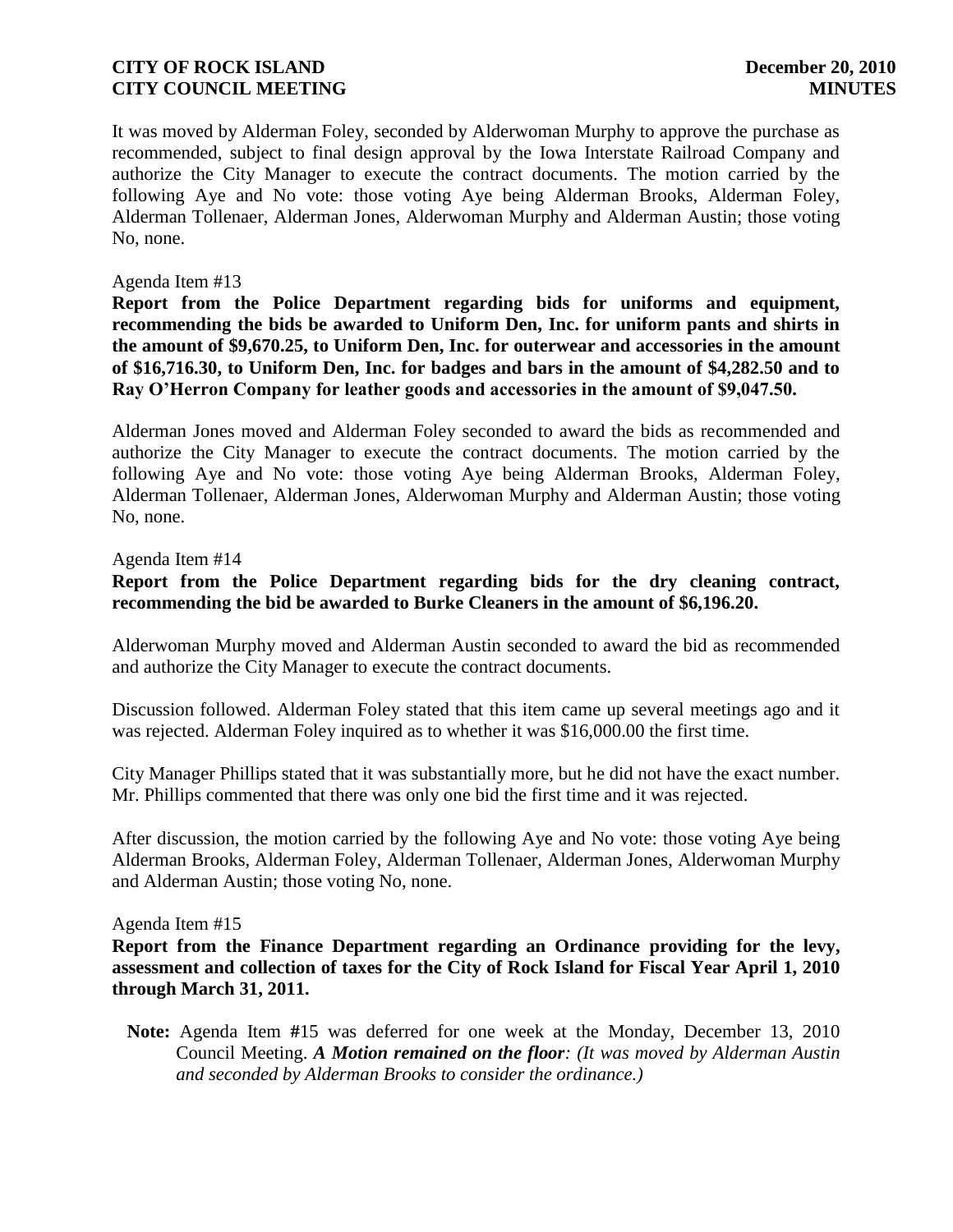Alderman Austin made a motion to amend the proposed ordinance to modify the amount raised by property taxes as follows: General Fund-\$2,973,679, Police Pension-\$2,377,544, Fire Pension-\$2,167,535, Library- \$1,911,287, Parks-\$1,700,380 and Debt Service-\$238,320 for a total amount of \$11,368,745 and that the other provisions of the ordinance distributed with the agenda and the cover memo dated December 17, 2010 that calls for these tax levy amounts be substituted for the ordinance provisions presented on December 13, 2010 and that the ordinance as amended be adopted and Alderman Brooks seconded. The amended motion carried by the following Aye and No vote: those voting Aye being Alderman Brooks, Alderman Foley, Alderman Jones, Alderwoman Murphy and Alderman Austin; those voting No, Alderman Tollenaer.

Discussion followed with Alderman Foley stating that this will keep the tax rate the same.

Mayor Pauley advised that this does nothing as far as the tax rate today; this is an authorization for Council to look at it very closely for the next 60 days. The Mayor commented that staff has been told by Council that Council wants it reduced even further.

Alderman Foley advised that in the next 60 days, hopefully, everyone's goal is to bring the levy down so that the property tax payers are not as affected.

Alderman Brooks stated that the budget process has been somewhat open in regards to the public meetings that were held. Alderman Brooks stated that he would still like to hear more opinions from the citizens in regards to the budget options.

Alderman Tollenaer discussed past property tax levies and stated that he would not be in support of this item.

Alderman Jones thanked all of the citizens that took the time to either attend the public meetings or complete the survey on-line. Alderman Jones stated that he would still like to hear more suggestions from the citizens in regards to the budget options.

After more discussion, the original amended motion reads as follows: It was moved by Alderman Austin, seconded by Alderman Brooks to modify the amount raised by property taxes as follows: General Fund-\$2,973,679, Police Pension-\$2,377,544, Fire Pension-\$2,167,535, Library- \$1,911,287, Parks-\$1,700,380 and Debt Service-\$238,320 for a total amount of \$11,368,745 and that the other provisions of the ordinance distributed with the agenda and the cover memo dated December 17, 2010 that calls for these tax levy amounts be substituted for the ordinance provisions presented on December 13, 2010 and that the ordinance as amended be adopted. The motion carried by the following Aye and No vote: those voting Aye being Alderman Brooks, Alderman Foley, Alderman Jones, Alderwoman Murphy and Alderman Austin; those voting No, Alderman Tollenaer.

Agenda Item #16

**Report from the Finance Department regarding an adjustment to the Fiscal Year 2011 Budget, recommending increasing the Foreign Fire Insurance Fund in the amount of \$29,566.78**.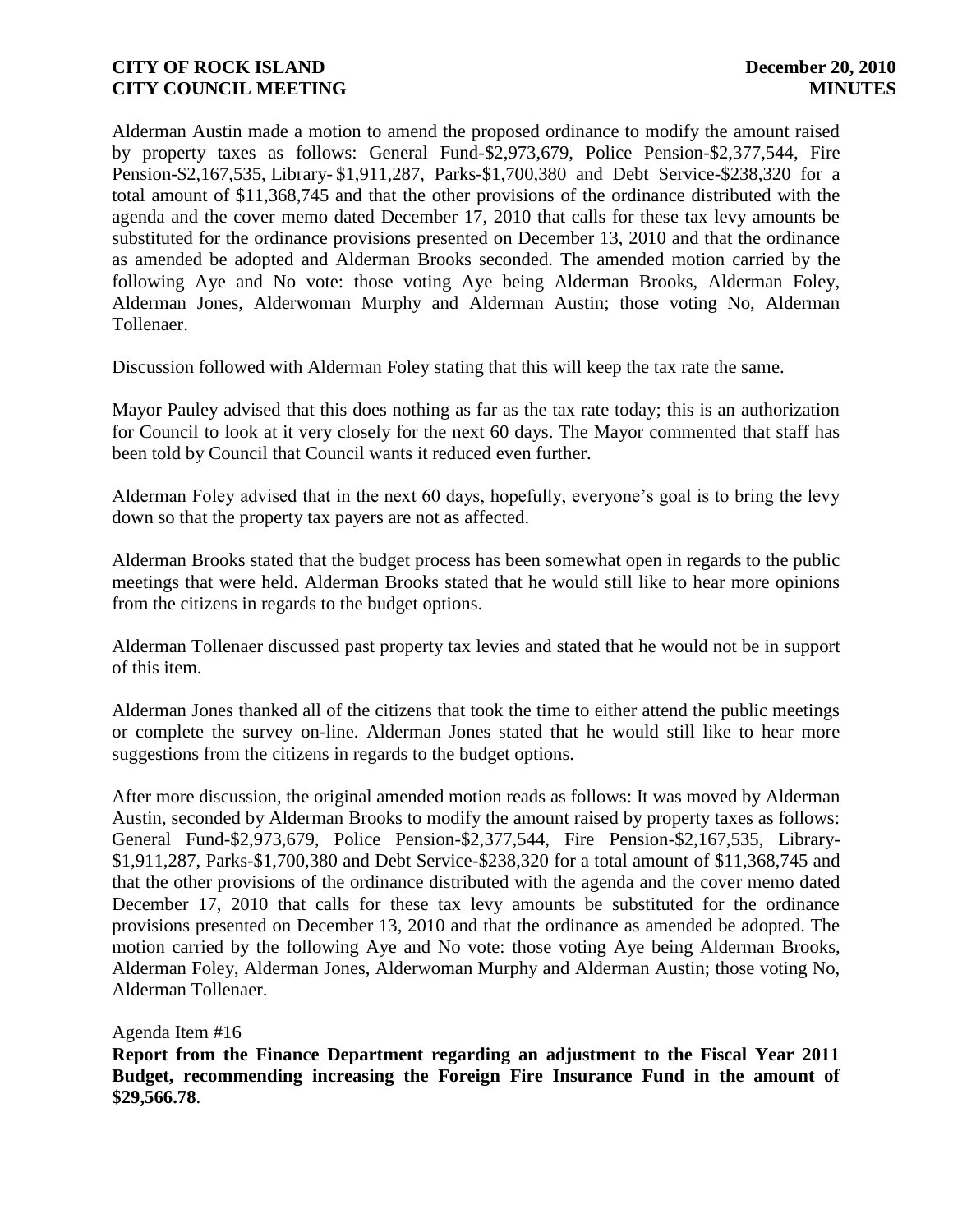Alderman Foley moved and Alderwoman Murphy seconded to approve the budget adjustment as recommended. The motion carried by the following Aye and No vote: those voting Aye being Alderman Brooks, Alderman Foley, Alderman Tollenaer, Alderman Jones, Alderwoman Murphy and Alderman Austin; those voting No, none.

#### Agenda Item #17

## **Report from the Finance Department regarding an adjustment to the Fiscal Year 2011 Budget, recommending increasing the Wastewater Operation and Maintenance Fund in the amount of \$143,193.47**.

It was moved by Alderman Austin, seconded by Alderwoman Murphy to approve the budget adjustment as recommended. The motion carried by the following Aye and No vote: those voting Aye being Alderman Brooks, Alderman Foley, Alderman Tollenaer, Alderman Jones, Alderwoman Murphy and Alderman Austin; those voting No, none.

#### Agenda Item #18

# **Report from the Community and Economic Development Department regarding Parkway/I-280 TIF surplus funds in the amount of \$514,280.15.**

Alderman Jones moved and Alderwoman Murphy seconded to declare a surplus of funds in TIF #4 as recommended and authorize the City Finance Director to return these surplus funds to the county treasurer for distribution. The motion carried by the following Aye and No vote: those voting Aye being Alderman Brooks, Alderman Foley, Alderman Tollenaer, Alderman Jones, Alderwoman Murphy and Alderman Austin; those voting No, none.

## Agenda Item #19 **Items from the City Manager's Memorandum Packet.**

City Manager Phillips inquired upon Finance Director Bill Scott to review the November Management Report.

Mr. Scott commented on the state shared revenues. Mr. Scott advised that the report is showing a surplus of almost \$500,000.00 at the end of November. It was noted that this is primarily due to the replacement tax. Mr. Scott stated that the reason the replacement tax is up is because it is a one-time increase, but noted that it is not growth that the City can count on. Mr. Scott stated that there are two (2) reasons for the increase; one is that there is a tax amnesty program that collected taxes and distributed them in October and December. In addition, there was a rebate of income tax recorded in this distribution.

Mr. Scott stated that the estimates that are being used for the budget next year are about on target with what the Illinois Municipal League is projecting.

City Manager Phillips made reference to a report included in the memo packet regarding a development update by the Community and Economic Development Department.